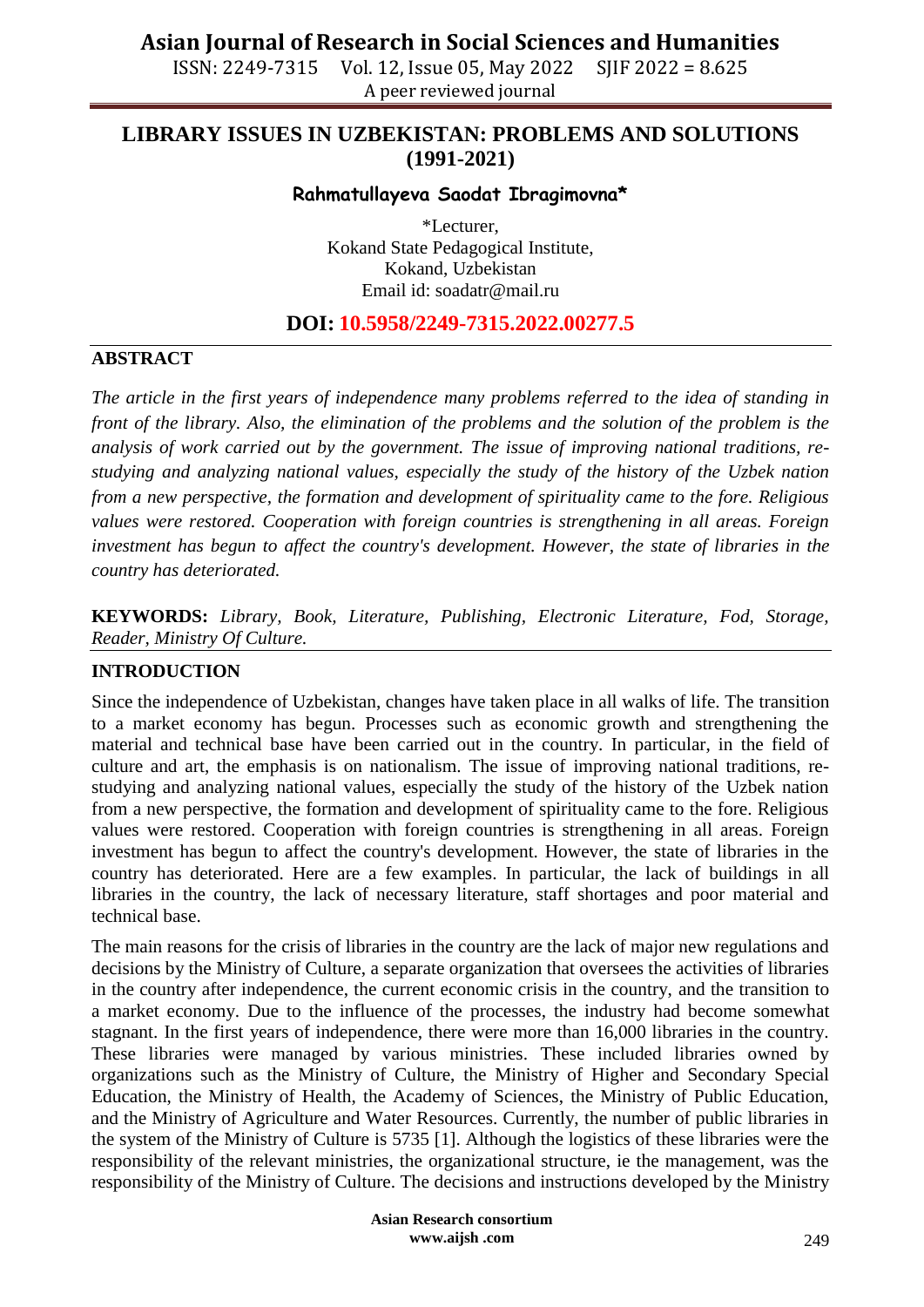# **Asian Journal of Research in Social Sciences and Humanities**

ISSN: 2249-7315 Vol. 12, Issue 05, May 2022 SJIF 2022 = 8.625 A peer reviewed journal

of Culture have served as an important source for the conduct and organization of library work. However, as noted above, the Ministry of Culture has not developed a regulation to radically change the activities of libraries. In the newly independent republic, the issue of measures to develop this sector was still pending. Therefore, the organizational structure of libraries in the republic continued to operate under the Soviet regime. However, in a republic that has gained independence and is entering a new era, the issue of library promotion was crucial. The Ministry of Culture, which correctly assessed the process, issued instructions to regulate the work of the republic's libraries. In particular, the public libraries under the Ministry of Culture and the libraries under other ministries have seen an increase in their organizational functions since the early days of independence.

Librarians now faced a new task - to explain to the public the true democratic parliamentary solutions. In the context of strengthening the independence of the republic, libraries had to focus on socially important goals such as democratization of society, restoration of the national culture of the people, opening the creative potential of the individual, increasing political and civic activism. According to the letter of the Board of the Ministry of Culture of the Republic of Uzbekistan dated April 13, 1992 No 01-11 / 53 It is instructed to remove the armor [2]. According to the decision, the existing socio-political literature in all libraries of the republic was studied, and the literature that does not meet modern requirements was removed from the library fund. The social and political processes taking place in the republic showed that there was a growing need to further improve the work of libraries. For this reason, in 1996, draft laws and proposals were developed to improve the work of the library. In 1997, library institutions in collaboration with librarians of large institutions revised the Law of the Republic of Uzbekistan on Library Affairs and the draft Law on Mandatory Copy. The draft included the charter of the republican and regional libraries, the Regulations on the Board of Directors, the Regulations on the Centralized Library System, the Regulations on the Central Library and others. However, the project was not approved by the relevant government agencies. Only in 1998, the "Charter of the State Library of the Republic of Uzbekistan named after Alisher Navoi" was approved by the Ministry of Culture of the Republic of Uzbekistan. This decision also served to provide the organizational structure and legal framework for other libraries in the country. The State Library of the Republic of Uzbekistan named after Alisher Navoi served as a base for regional libraries during this period.

It should be noted that during the first decade of independence, projects were developed to improve the work of libraries in the country, but they were not approved. Therefore, by 2006, new measures have been developed to develop the industry. Resolution of the First President of the Republic of Uzbekistan "On the organization of information and library provision of the population of the Republic" dated June 20, 2006 No PP-381 [3] possible. The process of organizing the provision of information and library services to the population of the republic soon showed its positive results. In accordance with the Decree of the First President of the Republic of Uzbekistan No. 381 (2006), the total number of information-resource and information-library centers was 1,187. By 2015, their number was 1,872. That's an increase of 685.

After the signing of the Resolution of the First President of the Republic of Uzbekistan "On the organization of information and library provision of the population of the Republic", the Charter of information and resource centers of educational institutions was developed. The Regulation stipulates that the general organizational and methodological guidance of the work of information and resource centers in all activities, coordination of their work is carried out through the system of departmental and territorial theoretical centers of the Interdepartmental Council for Coordination of the Republican Information and Library System under the Cabinet of Ministers. The main task of the IRC is to create opportunities for the creative growth of a rich and harmoniously developed person, to cultivate a library and information culture, to teach users modern methods of retrieval information, to form a fund according to the needs of readers, with various organizations and

> **Asian Research consortium www.aijsh .com**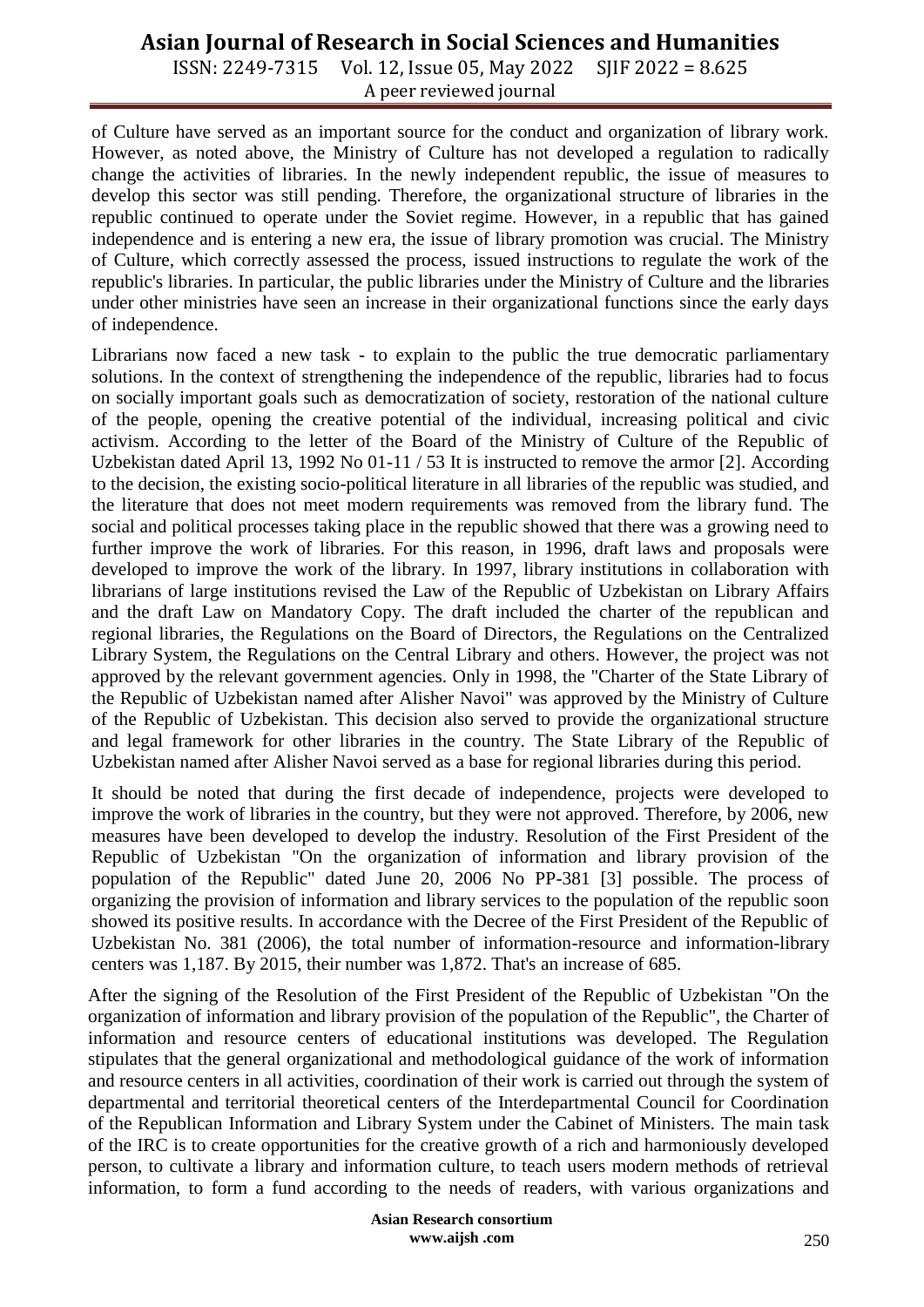# **Asian Journal of Research in Social Sciences and Humanities**

ISSN: 2249-7315 Vol. 12, Issue 05, May 2022 SJIF 2022 = 8.625 A peer reviewed journal

institutions. Cooperation, use of modern information technologies to improve information and library activities. Collection, systematization, cataloging of electronic information resources formed in educational institutions, training centers, laboratories, creation of information resources of educational institutions, free and necessary paid services of the main types of work the organization performs a number of functions for users, such as training in the basics of computer science, librarianship and bibliography. In addition, rules for the use of the information-library center and information-resource center have been developed. It defines the main tasks of the center, the rights and duties of users, obligations, responsibilities of the center. The collection also includes a list of documents required for the organization and operation of ILC and IRC, a sample job description, key time indicators. The kit has been distributed to all centers and put into practice

As a result of measures taken in the field of librarianship in the Republic of Uzbekistan formed 11,026 information and library institutions providing information services to 6.3 million readers, a total literature fund of 83.6 million units, including 3.5 million units of electronic resources. . All information and library centers have an internal network connected to the Internet ("ZiyoNET"). Information and resource centers of educational institutions (91%) have an internal network, 1380 centers (76.5%) are connected to the Internet ("ZiyoNET"). Work has been done to equip library organizations with modern computers and office equipment, the number of computers has increased 2.8 times, copying and duplicating equipment has increased 2.3 times [4]. Today, on the basis of the Action Strategy for the five priority areas of development of the Republic of Uzbekistan for 2017-2021, significant changes have been made in all areas and sectors. In this regard, special attention is paid to the deepening of values and traditions in society, in particular, to the development of reading culture, which is invaluable in raising the spiritual and intellectual potential, consciousness and worldview of the people, especially the younger generation. Focused.

In particular, the Decree of the President of the Republic of Uzbekistan No. PP-3271 of September 13, 2017 "On comprehensive measures to develop the system of printing and distribution of books, increase and promote the culture of reading and reading." , Resolution No. PP-4151 of February 2, 2019 "On the organization of the Agency for Information and Mass Communications under the Presidential Administration of the Republic of Uzbekistan", "To further improve the provision of information and library services to the population of the Republic of Uzbekistan" Resolution No. PQ-4354 of July 7, 2019 [5] played a particularly significant role in the activities of libraries of the republic. A lot of work has been done in the country to implement this decision. The material and technical base of libraries is rich. The number of electronic text books in the book funds of the libraries of the republic has increased. In conclusion, it should be noted that despite the difficult situation in the country, the government and relevant organizations have issued decisions and instructions on the library system. As a result of measures taken to ensure the implementation of these tasks, the industry has developed. The above decisions, instructions and guidelines served to provide the organizational structure and legal framework for libraries. As we all know, in the first years of independence and even in recent years, the culture of reading among the population was declining sharply. However, as the government increases the material and technical base of libraries and the tasks assigned to librarians, the public image of libraries, which have been a source of enlightenment for centuries, is growing. It is worth noting that the high demand for books and electronic publications among young people today indicates that a serious problem has been solved in this society.

## **BIBLIOGRAPHY**

- **1.** Alisher Navoiy nomidagi O'zbekiston milliy kutubxonasi. O'zbekiston kutubxonalari ishining 2002 yilgi obzori. Toshkent – 2003. –B.5.
- **2.** Ahmad Al- Farg'oniy nomidagi Farg'ona viloya axborot kutubxona markazi joriy arxividan. 1992- yil hisoboti. 2-varaq

**Asian Research consortium www.aijsh .com**